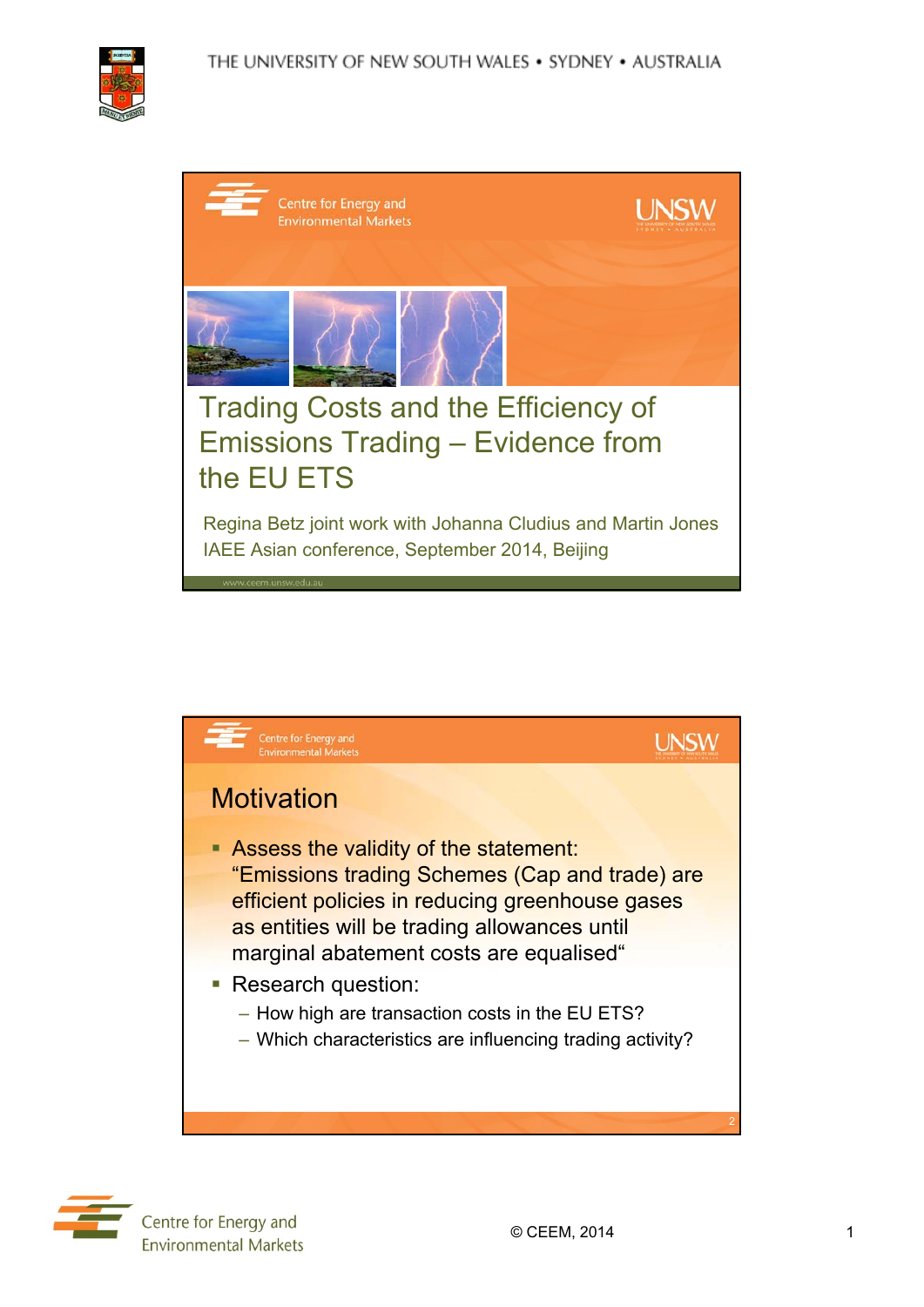





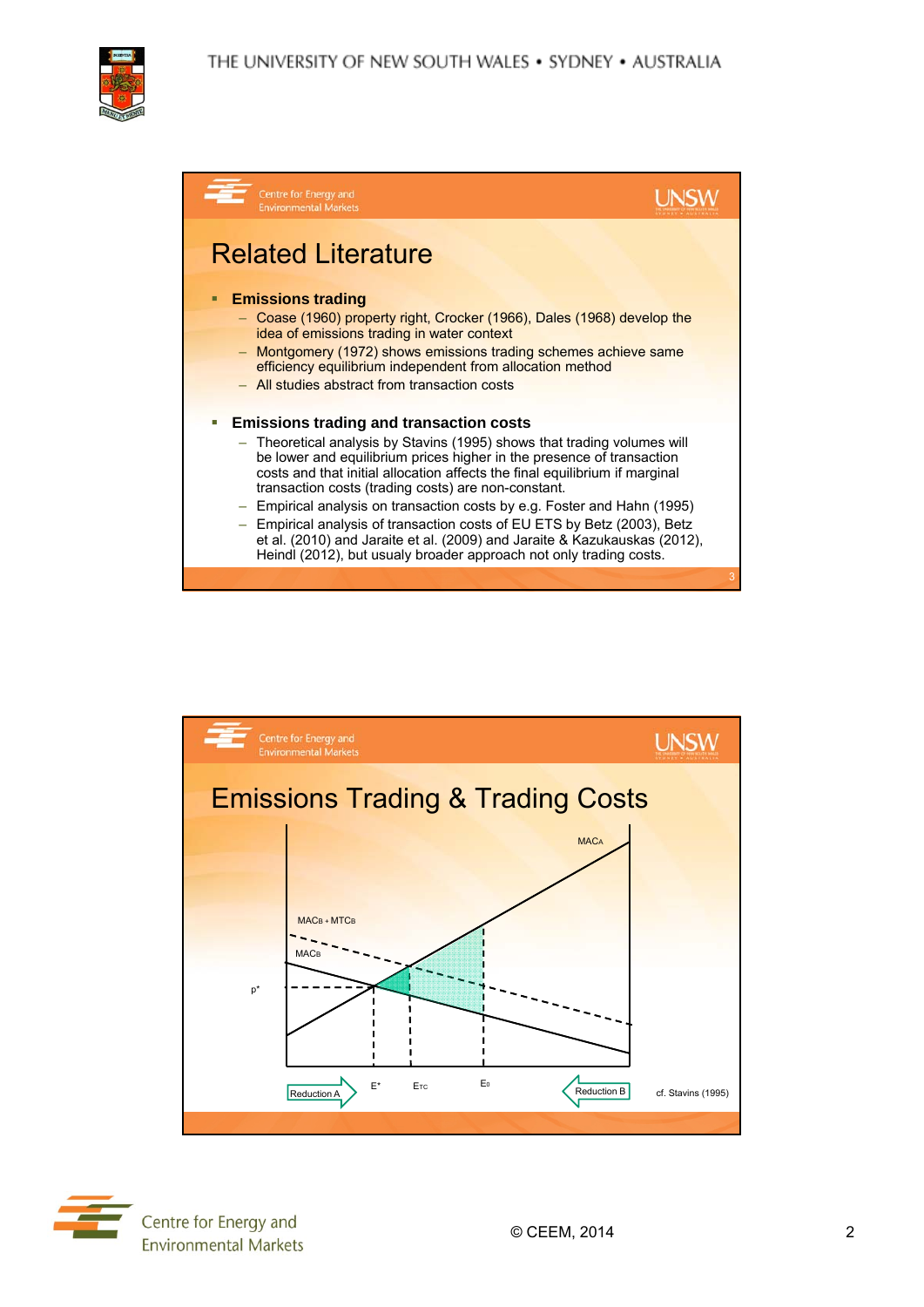THE UNIVERSITY OF NEW SOUTH WALES . SYDNEY . AUSTRALIA







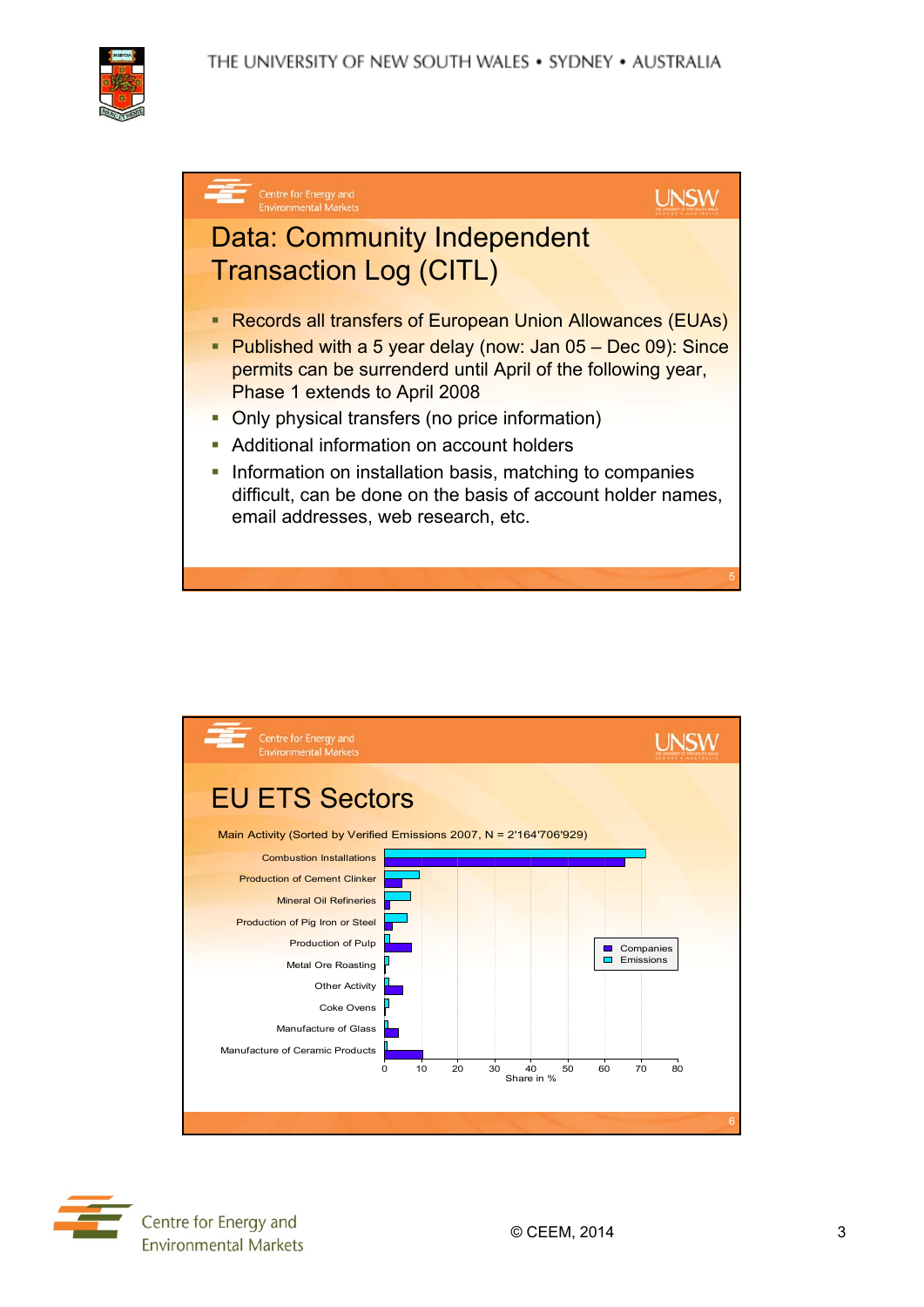



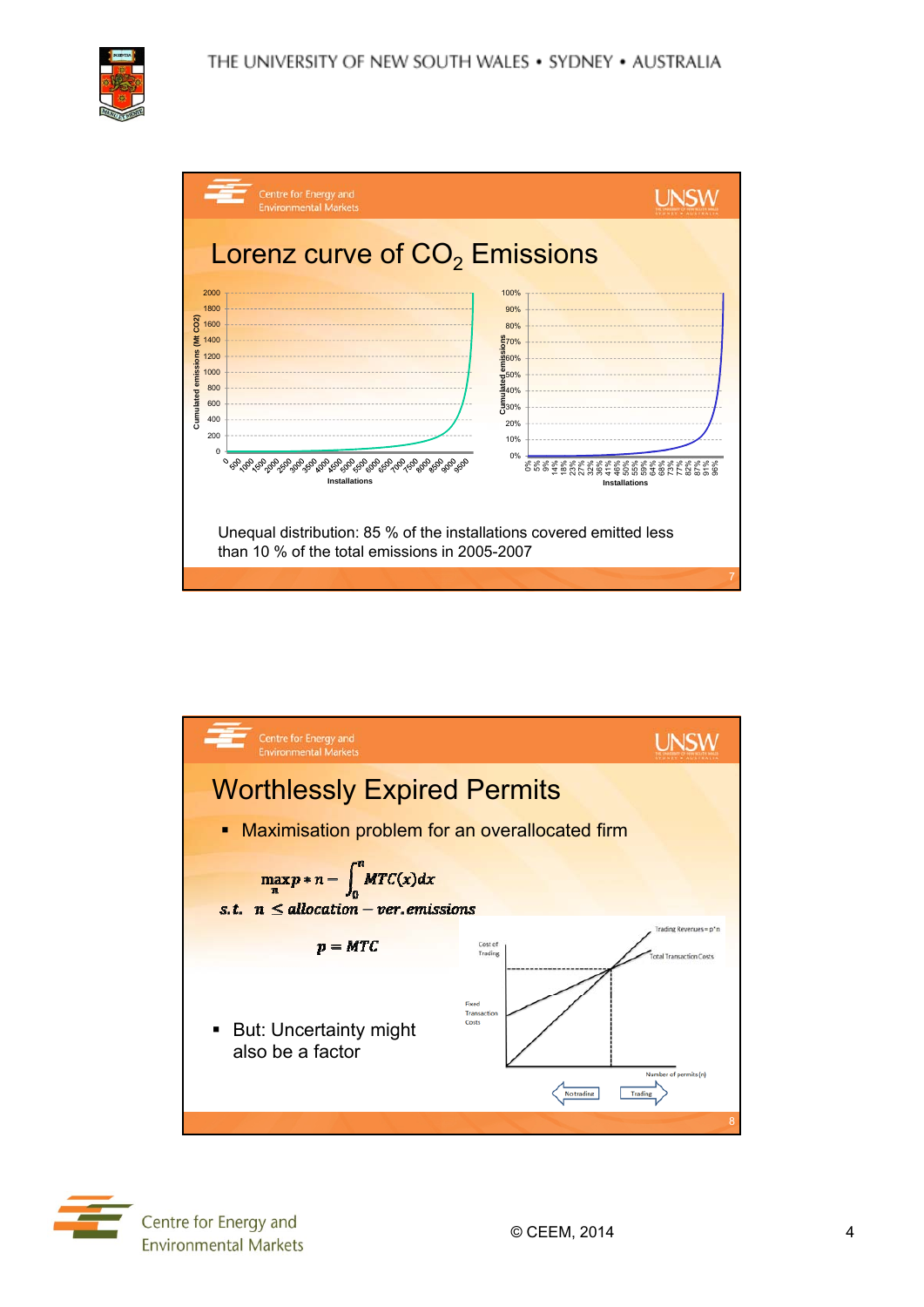



|                                                                             | Centre for Energy and<br><b>Environmental Markets</b>                                                                |                                               |                            |                                                  |                                              |                                        |
|-----------------------------------------------------------------------------|----------------------------------------------------------------------------------------------------------------------|-----------------------------------------------|----------------------------|--------------------------------------------------|----------------------------------------------|----------------------------------------|
|                                                                             | <b>Trading Costs per Installation/Firm</b>                                                                           |                                               |                            |                                                  |                                              |                                        |
|                                                                             | Aggregate<br><b>Trading Costs</b><br>(ME)                                                                            | <b>Installations</b><br>that did not<br>trade | Per<br>installation<br>(E) | <b>Aggregate</b><br><b>Trading Costs</b><br>(ME) | <b>German firms</b><br>that did not<br>trade | <b>Per German</b><br>firm $(\epsilon)$ |
| <b>Upper bound</b><br><i><b>(individual</b></i><br>years, yearly<br>prices) | 6,589                                                                                                                | 7,912                                         | 832,828                    | 226                                              | 702                                          | 322,001                                |
| Middle bound<br>(all years, 2005-<br>07 av. price)                          | 2,092                                                                                                                | 3,111                                         | 672,492                    | 66                                               | 264                                          | 248.542                                |
| Lower bound<br>(all years, 2007<br>av. price)                               | 102                                                                                                                  | 3,111                                         | 32,877                     | 3                                                | 264                                          | 12,151                                 |
| п                                                                           | Very high as compared to bottom-up studies<br>There might be additional factors that inhibit trade, e.g. uncertainty |                                               |                            |                                                  |                                              |                                        |

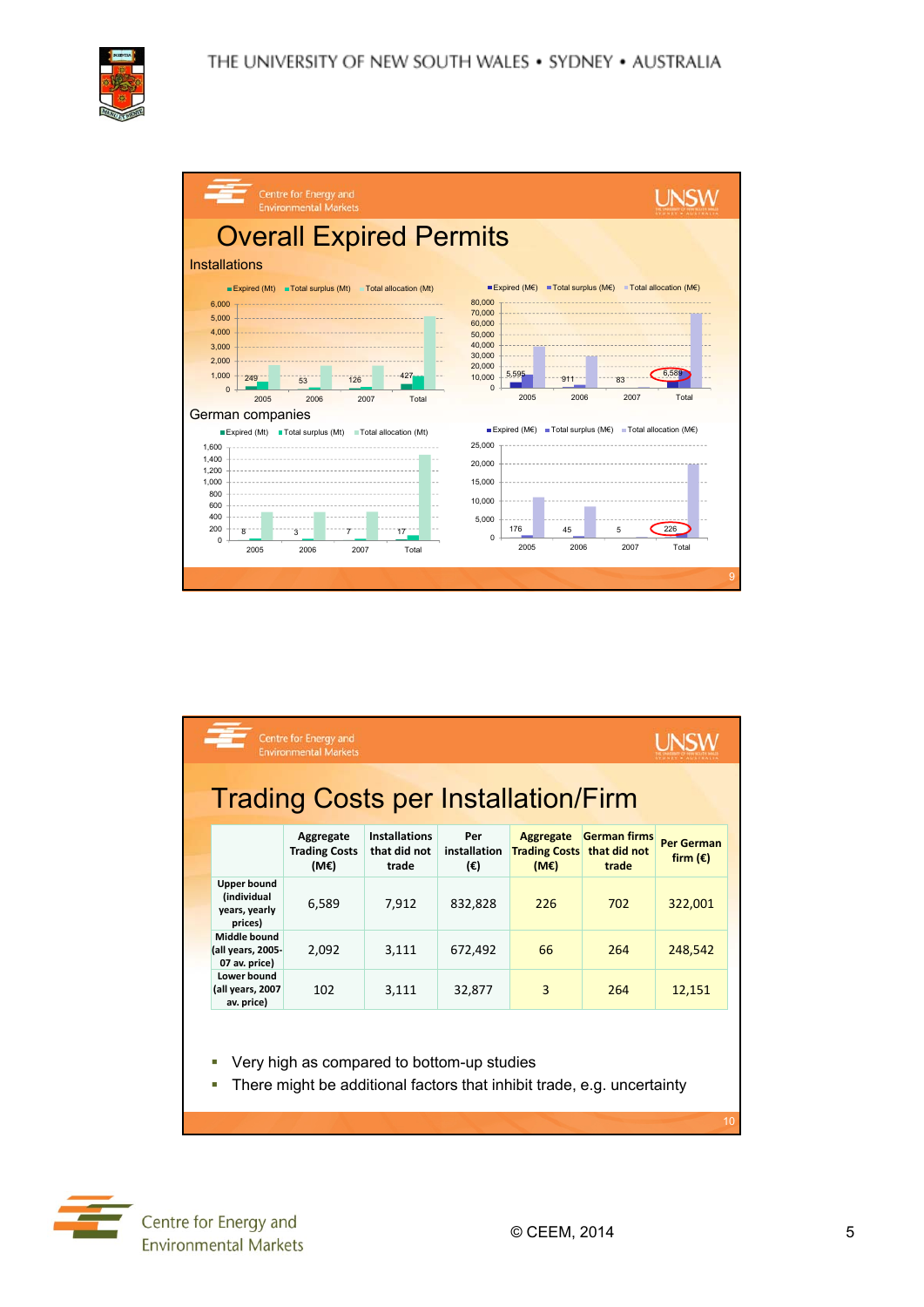

|                         | <b>Installations</b> |                  |                 | <b>German companies</b> |                 |                 |  |
|-------------------------|----------------------|------------------|-----------------|-------------------------|-----------------|-----------------|--|
|                         | 2005                 | 2006             | 2007            | 2005                    | 2006            | 2007            |  |
| Medium                  | $0.08***(0.01)$      | $0.11***(0.01)$  | $0.08***(0.01)$ | $0.15***(0.03)$         | 0.01(0.04)      | $0.10***(0.04)$ |  |
| Large                   | $0.19***(0.02)$      | $0.21***(0.02)$  | $0.16***(0.01)$ | $0.28***(0.04)$         | $0.12*(0.07)$   | $0.25***(0.04)$ |  |
| Verified<br>emissions   | 0.00(0.01)           | 0.00(0.01)       | 0.00(0.01)      | 0.02(0.03)              | 0.08(0.10)      | 0.00(0.02)      |  |
| No. of<br>installations |                      |                  |                 | $0.03***(0.01)$         | $0.05***(0.02)$ | 0.00(0.01)      |  |
| Abs. position           | $0.00**$ (0.00)      | $0.00***(0.00)$  | $0.00**$ (0.00) | 0.00(0.00)              | $0.00***(0.00)$ | $0.00***(0.00)$ |  |
| Short                   | $0.08***(0.01)$      | $0.11***(0.01)$  | $0.02*(0.01)$   | $-0.04(0.03)$           | $0.17***(0.04)$ | $0.13***(0.03)$ |  |
| Absxshort               | $0.00***(0.00)$      | $-0.00**$ (0.00) | $-0.00*(0.00)$  | $-0.00(0.00)$           | $-0.00(0.00)$   | 0.00(0.00)      |  |
| Country<br>dummies      | $\mathsf{x}$         | X                | $\times$        |                         |                 |                 |  |
| <b>Observations</b>     | 8564                 | 8564             | 8555            | 797                     | 797             | 791             |  |
| Log likelihood          | $-5032.3678$         | $-5536.0226$     | $-4045.6189$    | $-388.28227$            | -436.44662      | $-381.34095$    |  |
| Pseudo R2               | 0.1059               | 0.0641           | 0.0616          | 0.2251                  | 0.2081          | 0.1878          |  |

|                           | Centre for Energy and<br><b>Environmental Markets</b> |                    |                   |                  |                   |                |  |
|---------------------------|-------------------------------------------------------|--------------------|-------------------|------------------|-------------------|----------------|--|
|                           |                                                       |                    |                   |                  |                   |                |  |
|                           | <b>Installations</b>                                  |                    |                   | German companies |                   |                |  |
|                           | 2005                                                  | 2006               | 2007              | 2005             | 2006              | 2007           |  |
| Refining                  | 0.02(0.04)                                            | 0.00(0.05)         | $0.09***$ (0.03)  | $-0.30**$ (0.12) | 0.02(0.18)        | 0.02(0.11)     |  |
| Coke                      | $-0.15(0.15)$                                         | $-0.33*(0.17)$     | $-0.08(0.12)$     |                  |                   |                |  |
| <b>Metal</b> ore          | $-0.18(0.16)$                                         | $-0.39**$ (0.18)   | (omitted)         |                  |                   |                |  |
| <b>Steel</b>              | $-0.15***(0.03)$                                      | $-0.08**$ (0.03)   | $-0.03(0.03)$     | $-0.42***(0.12)$ | $-0.06(0.11)$     | $-0.23*(0.11)$ |  |
| Cement                    | $-0.15***(0.02)$                                      | $-0.11***(0.03)$   | 0.01(0.02)        | $-0.27***(0.07)$ | $-0.08(0.08)$     | 0.01(0.07)     |  |
| Glass                     | $-0.15***(0.03)$                                      | 0.03(0.03)         | $0.10***$ (0.02)  | $-0.23***(0.07)$ | 0.10(0.08)        | 0.10(0.07)     |  |
| <b>Ceramics</b>           | $-0.15***(0.02)$                                      | $-0.07***$ (0.02D) | 0.02(0.02)        | $-0.18***(0.05)$ | $-0.19***$ (0.05) | $-0.05(0.05)$  |  |
| Paper                     | $-0.01(0.02)$                                         | $-0.01(0.02)$      | $0.04***(0.02)$   | $-0.02(0.05)$    | 0.01(0.05)        | 0.01(0.05)     |  |
| Opt-in                    | $-0.12***(0.03)$                                      | $-0.11***$ (0.04)  | $-0.17***$ (0.04) |                  |                   |                |  |
| Airports&Trade            |                                                       |                    |                   | $-0.02(0.14)$    | $-0.16(0.16)$     | 0.08(0.14)     |  |
| Auto&Transport            |                                                       |                    |                   | $-0.24***(0.09)$ | 0.08(0.09)        | $-0.04(0.08)$  |  |
| <b>Chemicals</b>          |                                                       |                    |                   | $-0.09(0.06)$    | 0.03(0.07)        | $-0.05(0.06)$  |  |
| Food & Bev                |                                                       |                    |                   | $-0.04(0.05)$    | 0.06(0.06)        | $-0.02(0.06)$  |  |
| <b>Machinery</b>          |                                                       |                    |                   | $-0.10(0.10)$    | 0.14(0.10)        | 0.04(0.09)     |  |
| <b>Mining</b>             |                                                       |                    |                   | $-0.09(0.19)$    | $-0.13(0.27)$     | 0.01(0.19)     |  |
| Non-ferrous               |                                                       |                    |                   | 0.03(0.15)       | $0.39**$ (0.20)   | (omitted)      |  |
| <b>Textiles</b>           |                                                       |                    |                   | $-0.25**$ (0.11) | $-0.12(0.10)$     | $-0.08(0.11)$  |  |
| Uni, Research &<br>Health |                                                       |                    |                   | $-0.27***(0.10)$ | $-0.03(0.08)$     | $-0.14(0.09)$  |  |
| Waste & Water             |                                                       |                    |                   | $-0.08(0.12)$    | $-0.02(0.13)$     | $0.15*(0.12)$  |  |
| Other                     |                                                       |                    |                   | $-0.11(0.13)$    | $-0.36**$ (0.18)  | 0.22(0.12)     |  |
| Country<br>dummies        | X                                                     | X                  | X                 |                  |                   |                |  |
| <b>Observations</b>       | 8564                                                  | 8564               | 8555              | 797              | 797               | 791            |  |
| Log likelihood            | $-5032.3678$                                          | $-5536.0226$       | $-4045.6189$      | $-388.28227$     | -436.44662        | $-381.34095$   |  |
| Pseudo R2                 | 0.1059                                                | 0.0641             | 0.0616            | 0.2251           | 0.2081            | 0.1878         |  |